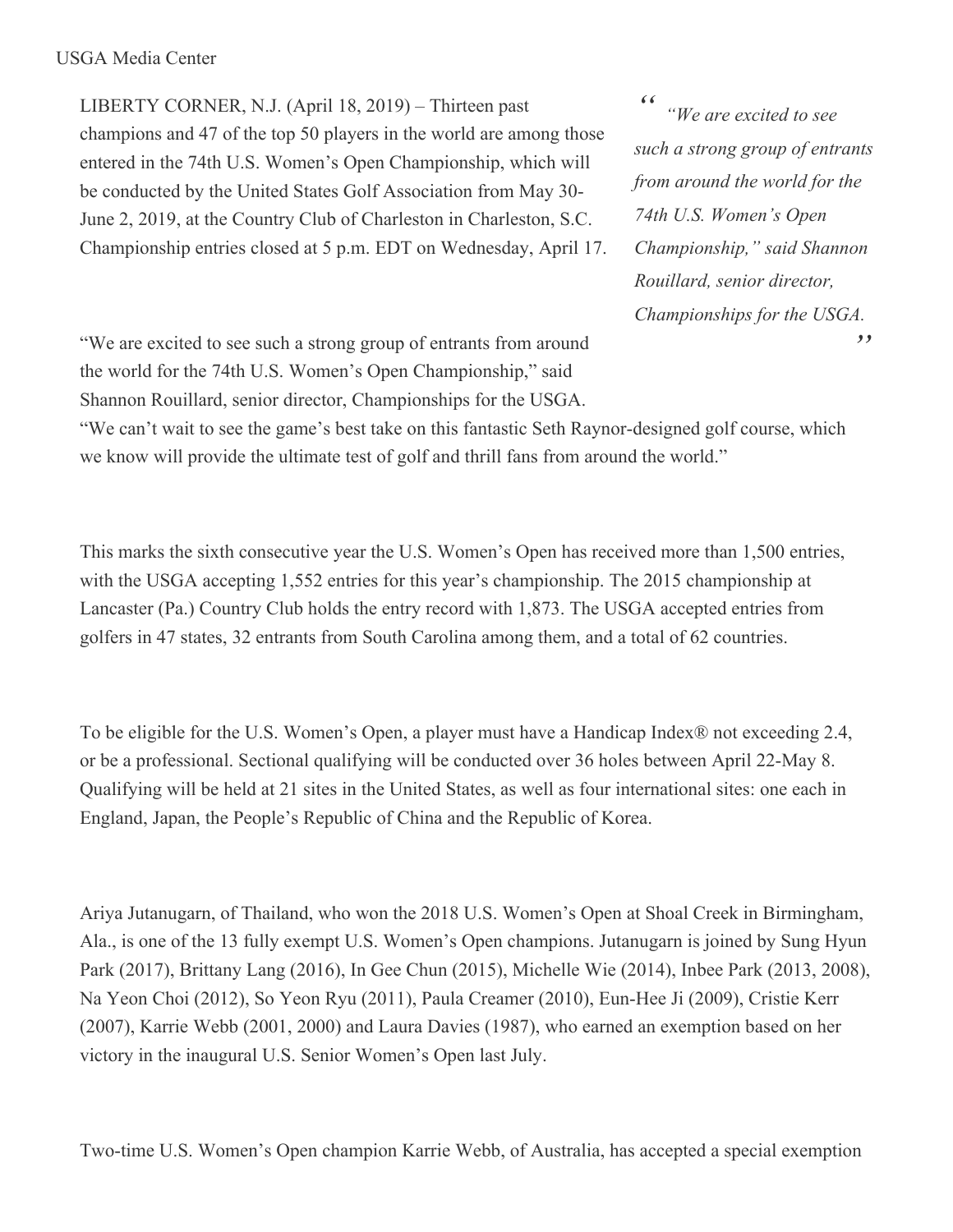into the championship. Webb, 44, won the 2000 U.S. Women's Open at The Merit Club in Gurnee, Ill., defeating Kerr and Meg Mallon by five strokes. In 2001, Webb defeated Se Ri Pak by eight strokes at Pine Needles Lodge & Golf Club in Southern Pines, N.C., to become the 12th player to win multiple U.S. Women's Opens. Webb's 23 consecutive Women's Opens entering this year is the longest active streak. Webb received a special exemption into the championship last year, when she missed the cut at Shoal Creek. She is a 41-time winner on the LPGA Tour and 15-time winner on the Ladies European Tour.

Brittany Lincicome, currently No. 37 in the Rolex Women's World Golf Rankings, and Sarah Jane Smith, who tied for fifth in last year's championship at Shoal Creek, have chosen to take advantage of the U.S. Women's Open's family-friendly Maternity Extension [Opportunity](https://nam05.safelinks.protection.outlook.com/?url=http%3A%2F%2Ficm-tracking.meltwater.com%2Flink.php%3FDynEngagement%3Dtrue%26H%3DbtYXC68syxnIlVIaW0qBweEUHWPFwuN5EgnqFgPj0oiC1OMl9zi1Rra7iNHTX6Ye0HTpqkir327gi%252F3DRSTwSR0lTCY59TIp4PLN60mTYGr57Q6uQzzLNQ%253D%253D%26G%3D0%26R%3Dhttp%253A%252F%252Fwww.usga.org%252Fcontent%252Fdam%252Fusga%252Fpdf%252FChampionship%252520Resources%252Fmaternity-extension-request-use.pdf%252Fsubassets%252Fpage1.pdf%26I%3D20190418170218.000001b1e444%2540mail6-113-ussnn1%26X%3DMHwxMDQ2NzU4OjVjYjg3Yjc0NDk5ZmZjZTMxZWEzZDA5Nzs%253D%26S%3Dh9gTa1XqxzGhMfToSJ2Gbvi50xHtvMH0aOrrQ4KMyBs&data=02%7C01%7CAMorton%40USGA.org%7C712821c8f8594d92c25208d6c4232b90%7C17abf7083a064391bdbd06808d1b9f81%7C0%7C0%7C636912052666494227&sdata=aW7OlJF9jAMt2ne4korAFIfnORefWN4niwBvAeTmrn0%3D&reserved=0), and will defer their exemptions until the 2020 championship at Champions Golf Club in Houston, Texas.

This will be the second USGA championship conducted at the Country Club of Charleston. In 2013, Emma Talley defeated Yueer Cindy Feng, 1 up, to win the U.S. Women's Amateur Championship. Talley is among the 100 players who are currently fully exempt into the championship, as are Gerina Mendoza and Suzann Pettersen, who chose to defer their 2018 exemptions to 2019, per the maternity opportunity.

The championship's youngest entrant is 11-year-old Seojin Park, of the Republic of Korea. She will attempt to qualify at the sectional qualifying site in Incheon, Korea, on April 25. Avery Zweig, 12, of McKinney, Texas, will try to qualify in Maple Grove, Minn., on May 7. Laura Baugh, 63, is the championship's oldest entrant. She will attempt to qualify in Bradenton, Fla., on May 6.

Celine Herbin, a 36-year-old professional from France, was the first to apply when entries opened on Feb. 20. The final entry came from Sana Tufail, a 22-year-old amateur from England, who filed three minutes before the 5 p.m. EDT deadline on April 17.

Players still have several opportunities to gain a full exemption into the U.S. Women's Open. The winner of any LPGA co-sponsored event prior to the start of the U.S. Women's Open, including this weekend's Lotte Championship in Oahu, Hawaii, will earn an exemption into the championship field. Additionally, any player in the top 50 point leaders and ties from the Rolex Rankings as of May 27 who is not already exempt will be added to the field.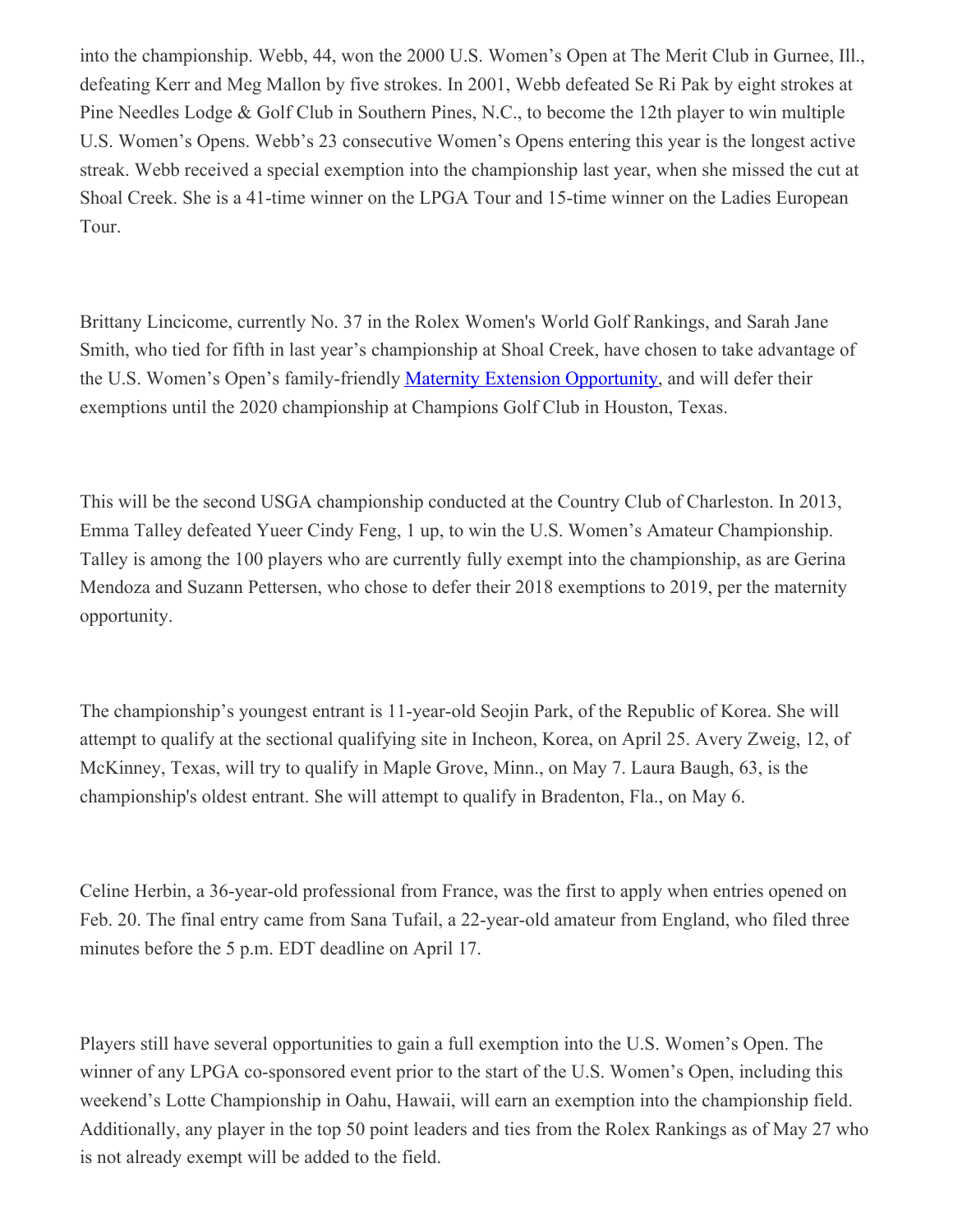More information about the U.S. Women's Open, including a variety of ticket options, is available at [uswomensopen.com](https://nam05.safelinks.protection.outlook.com/?url=http%3A%2F%2Ficm-tracking.meltwater.com%2Flink.php%3FDynEngagement%3Dtrue%26H%3DbtYXC68syxnIlVIaW0qBweEUHWPFwuN5EgnqFgPj0oiC1OMl9zi1Rra7iNHTX6Ye0HTpqkir327gi%252F3DRSTwSR0lTCY59TIp4PLN60mTYGr57Q6uQzzLNQ%253D%253D%26G%3D0%26R%3Dhttp%253A%252F%252Fwww.usga.org%252Fwomensopen%26I%3D20190418170218.000001b1e444%2540mail6-113-ussnn1%26X%3DMHwxMDQ2NzU4OjVjYjg3Yjc0NDk5ZmZjZTMxZWEzZDA5Nzs%253D%26S%3DdrwB3-x9r_0DjDpYghOnFeaQXrESj6fRVH9l_mR4swQ&data=02%7C01%7CAMorton%40USGA.org%7C712821c8f8594d92c25208d6c4232b90%7C17abf7083a064391bdbd06808d1b9f81%7C0%7C0%7C636912052666494227&sdata=QZKjm2fIBYv727uRXGTAhtHT5KcApKRtzZDn1%2BVslX4%3D&reserved=0).

The following 100 golfers are fully exempt into the 2019 U.S. Women's Open (as of April 18):

| Marina Alex              | Moriya Jutanugarn          | Anna Nordqvist          |
|--------------------------|----------------------------|-------------------------|
| <b>Brittany Altomare</b> | Danielle Kang              | Ji Hyun Oh              |
| Aditi Ashok              | Haeji Kang                 | Su Hyun Oh              |
| Celine Boutier           | Sarah Kemp                 | Amy Olson               |
| Ashleigh Buhai           | <b>Cristie Kerr</b>        | Ryann O'Toole           |
| Pei-Yun Chien            | Megan Khang                | Annie Park              |
| Chella Choi              | Hyojoo Kim                 | <b>Inbee Park</b>       |
| Hyejin Choi              | In-Kyung Kim               | Jane Park               |
| Na Yeon Choi             | Jihyun Kim                 | <b>Sung Hyun Park</b>   |
| <b>In Gee Chun</b>       | Sei Young Kim              | <b>Suzann Pettersen</b> |
| Carlota Ciganda          | Katherine Kirk             | Pornanong Phatlum       |
| Jacqui Concolino         | Jinyoung Ko                | <b>So Yeon Ryu</b>      |
| <b>Paula Creamer</b>     | Lydia Ko                   | <b>Lizette Salas</b>    |
| <b>Laura Davies</b>      | Jessica Korda              | Supmas Sangchan         |
| <b>Lindy Duncan</b>      | Nelly Korda                | Jenny Shin              |
| <b>Austin Ernst</b>      | <b>Brittany Lang</b>       | Jiyai Shin              |
| Jodi Ewart Shadoff       | Saranporn Langkulgasettrin | Jennifer Song           |
| Shanshan Feng            | <b>Bronte Law</b>          | Mariah Stackhouse       |